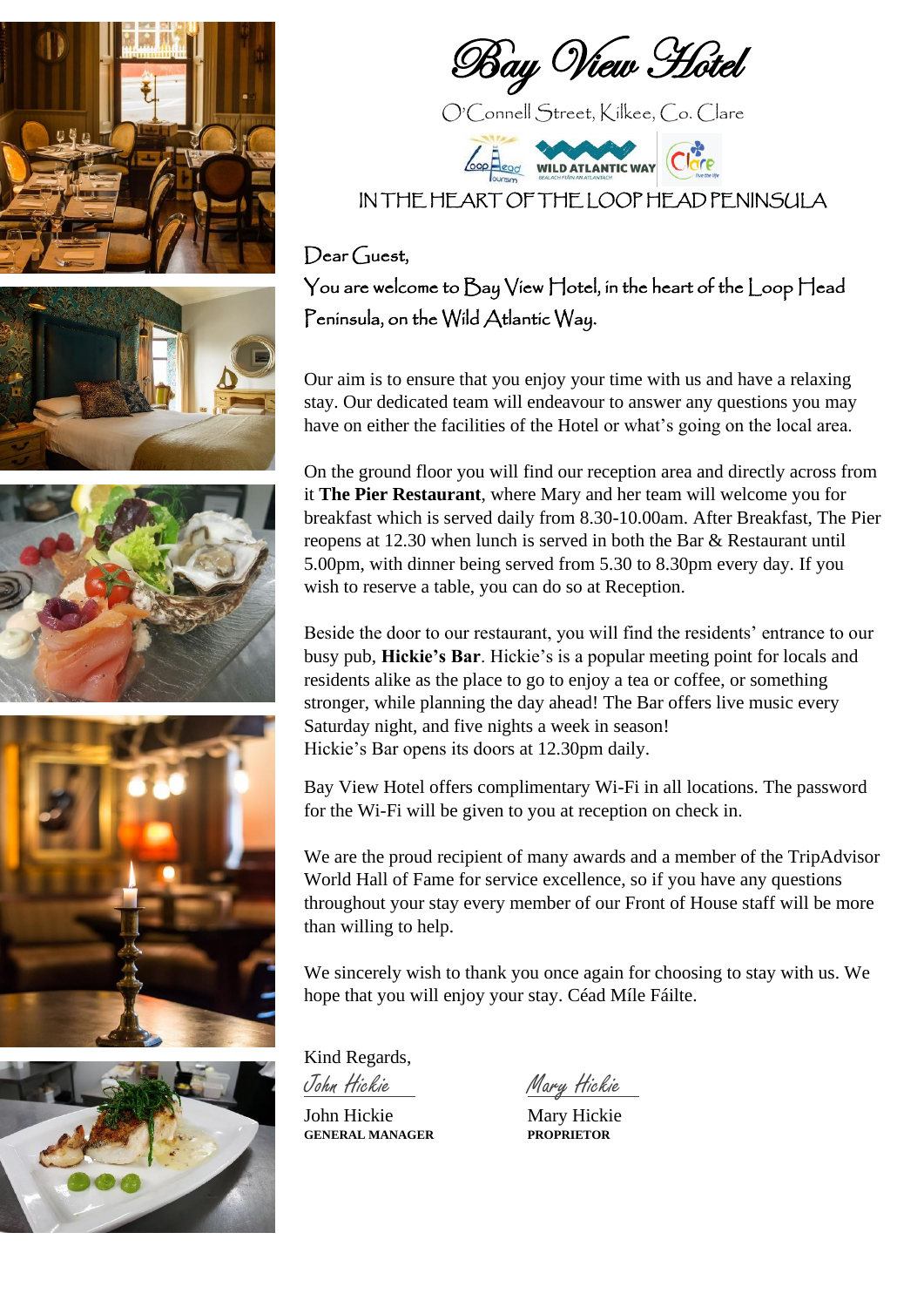







**E**stablished in 1883 and now with the fifth generation of the Hickie family in business here, Bay View Hotel has a long tradition of welcoming guests from all over the world for over 100 years.

#### **What to do in Kilkee and its Environs**

| Fishing – Carrigaholt Sea Angling                        | +353 (0)87 636 7544  |
|----------------------------------------------------------|----------------------|
| Scuba Diving - Kilkee Sub Aqua Club                      | +353 (0)86 829 8857  |
| <b>Water Sports - Nevsail</b>                            | +353 (0)86 330 8236  |
| Golfing - Kilkee Golf Club                               | $+353(0)659056977.$  |
| - Kilrush golf Club                                      | $+353(0)864118983$   |
| - Trump International Doonbeg                            | $+353(0)659055601.$  |
| <b>Local History &amp; Lectures - Kilkee Civic Trust</b> | $+353(0)659056371.$  |
| <b>Horse Riding – West Clare Equestrian</b>              | $+353(0)659059115$   |
| <b>Bike Rental - Paul Williams</b>                       | +353 (0)65 905 6041  |
| <b>Rock Climbing &amp; Abseiling – Nevsail</b>           | +353 (0)86 330 8236  |
| Dolphin Watching – Carrigaholt Dolphin Watch             | $+353(0)659058156$   |
| <b>Sightseeing Tours - Doolin2Aran Ferry</b>             | +353 (0) 65 707 5949 |
| Spa - Thalassotherapy Centre                             | $+353(0)659056742$   |
| Walking Tours - The Long Way Around                      | +353 (0)86 409 9624  |





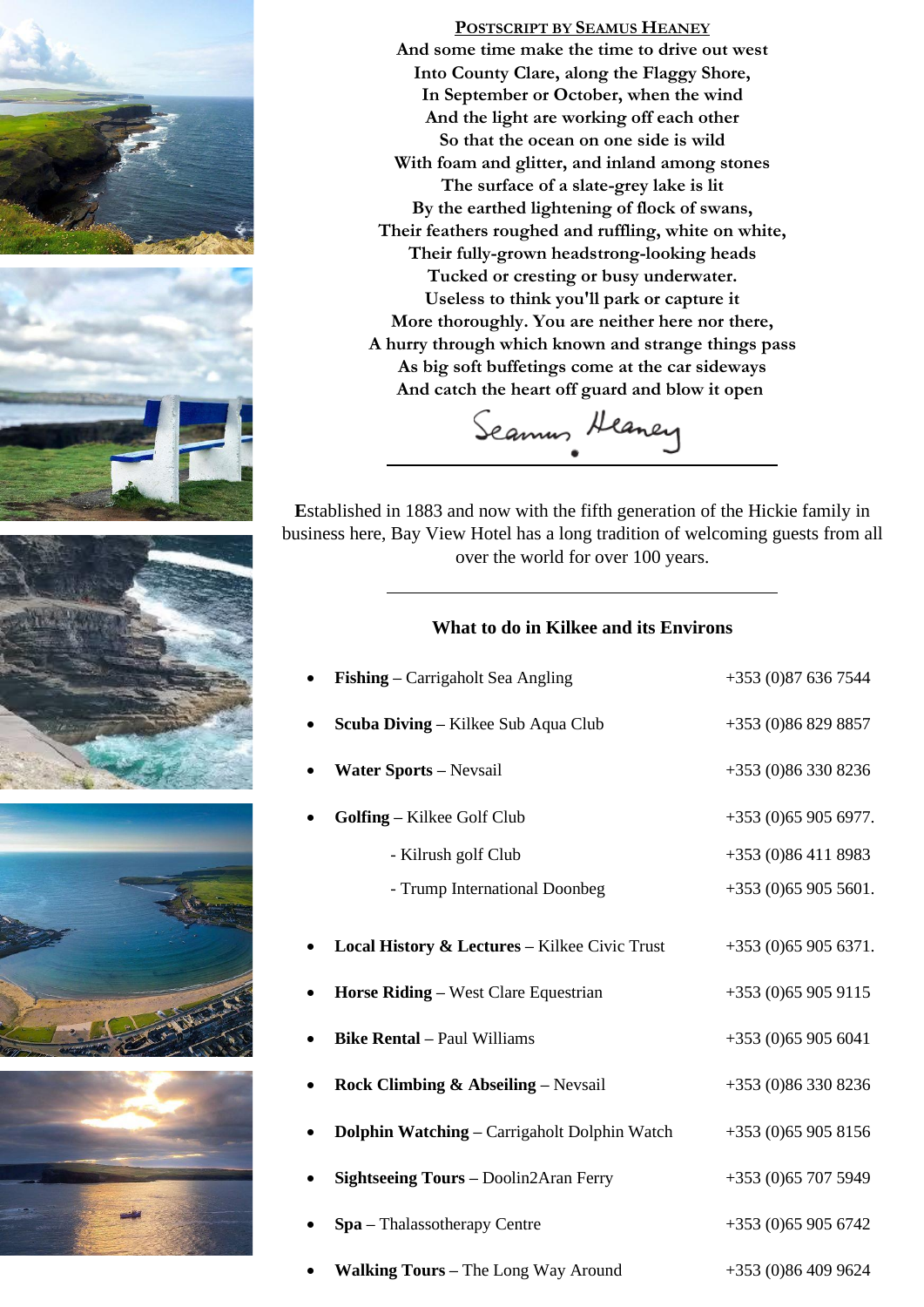## Kilkee | A Short History of West Clare's Tourist Gem

Kilkee (Irish: Cill Chaoi, meaning "Church of Chaoineadh Ita - lamentation for Ita") is a small coastal town in County Clare, Ireland.

It is located midway between Kilrush and Doonbeg on the N67 road. The town is particularly popular as a seaside resort with people from Limerick City.

The horseshoe bay is protected from the Atlantic Ocean weather by the Duggerna Reef. Kilkee has regularly been awarded the Blue Flag by the European Commission. In 2006, a statue of Richard Harris was unveiled in Kilkee by actor Russell Crowe who spoke very highly of the town saying it had some of the best public walks in the world.

During the early part of the 19th century, Kilkee was just a small fishing village but in the 1820s when a paddle steamer service from Limerick to Kilrush was launched, it began to attract visitors.

It has been a resort since then and was featured on the front page of the Illustrated London News as the premier bathing spot in what was then the United Kingdom of Great Britain and Ireland. As the town was more accessible to people from Limerick rather than Clare, holidaying in Kilkee became more of a Limerick custom, due to steamboats travelling daily up and down the River Shannon.

Gradually the town grew as wealthy merchants from Limerick wanted holiday homes by the sea, resulting in a building boom in the 1830s. As demand for lodgings in Kilkee grew, several hotels were built. Along with these, three churches were built, a Roman Catholic church in 1831, a Protestant church in 1843 and a Methodist church in 1900, reflecting the cosmopolitan feel of the town in that era.

In the 1890s, Kilkee had yet again another boom, when the West Clare Railway opened up to goods transport, improving commercial life in the area, as well as providing a relatively fast means of travel to and from the town. As Kilkee was famous for its bathing spots and natural beauty, many prominent people in society travelled to Kilkee including Sir Aubrey de Vere, Charlotte Bronte (who spent her honeymoon here), Lord Alfred Tennyson, Sir Henry Rider Haggard and in 1896, the Crown Princess of Austria visited the town.

The entertainer Percy French was a regular performer in the town and an incident on the West Clare Railway on the way back from Kilkee prompted him to write the song Are Ye Right There Michael. Although it has become more developed and modern in recent years, the town retains some of its 19th-century Victorian feel.

#### **Maritime History**

Due to Kilkee being located beside the sea, a lot of the towns history involves the ocean. One contributing factor to the growth of Kilkee was the fact that the beach is one of the safest in Ireland, being protected by the force of the Atlantic Ocean by the Duggerna Reef, better known today as the Pollack Holes. In the Illustrated London News in 1849, the resort was described as 'Western Brighton'.